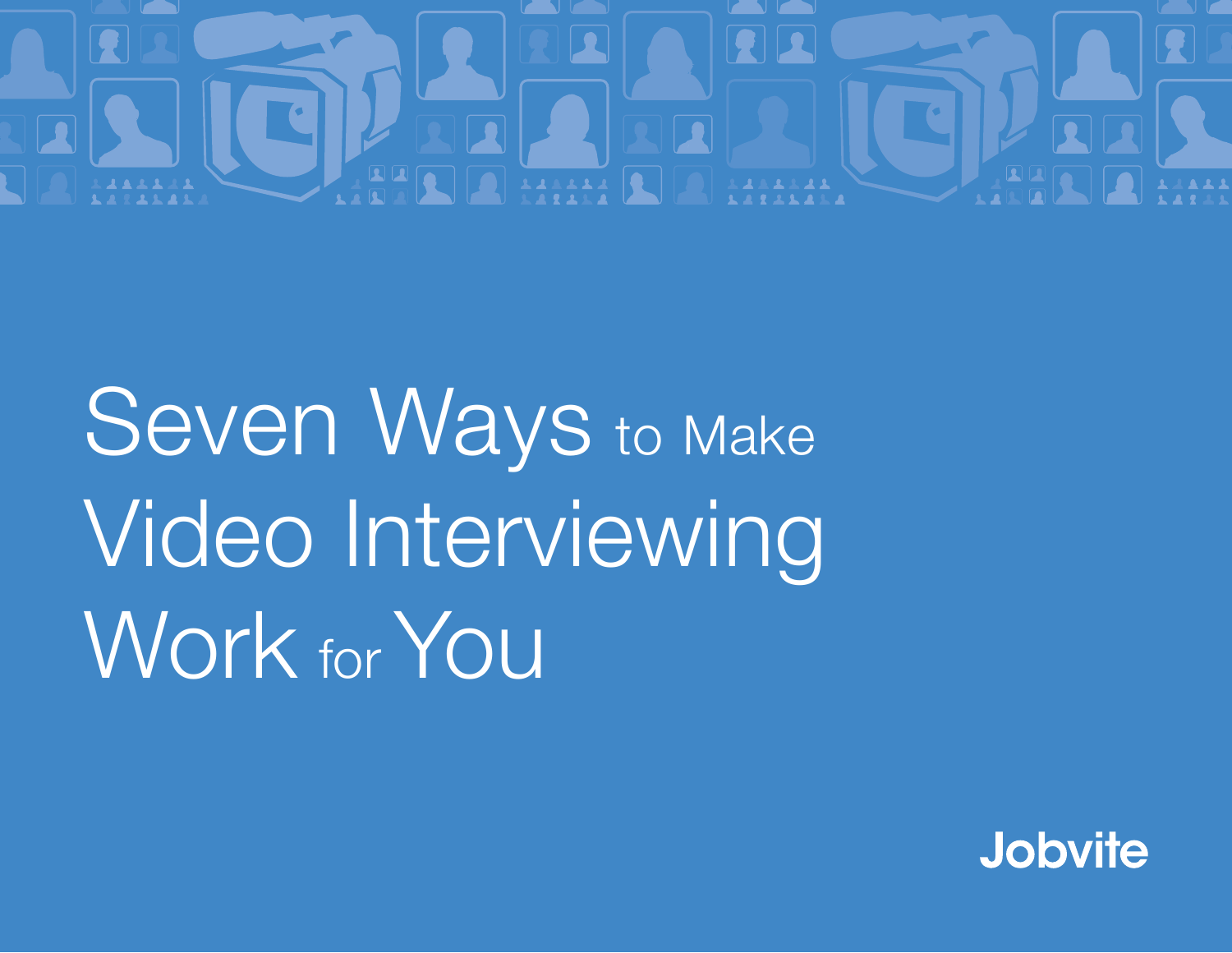All recruiters have struggled at some point to identify top candidates faster. Sometimes it's because an applicant pool is vast, and they need help whittling it down effectively. Sometimes it's because the job opening is for a critical position that urgently needs to be filled. But no matter the reason, a growing number of recruiters agree that early interviewing  $$ particularly *video interviewing*—can be tremendously useful in saving time, effort, and money in the hiring process.

While several options exist for video interviewing, one that stands out as especially advantageous to both hiring teams and candidates alike is *asynchronous*, or one-way, screening. Using this approach, recruiters can pre-record specific interview questions and provide select applicants with an invitation to respond. Candidates then create and send back their own video-recorded answers, typically from their own locations and in accordance with their own busy schedules.

Unlike live video interviews, asynchronous video interviewing allows entire hiring teams to individually and collectively assess candidates, playing back recordings as often as they like, while sharing feedback with each other. At the same time, it eliminates the need to schedule a mutually available time slot - something that often takes recruiters upwards of 45 minutes to achieve *per candidate, per job*. Consider that recruiters interview an average of 10 candidates for each requisition, and that can amount to around 8 hours of time saved per job - with additional hours saved by eliminating redundant peer-level interviews. Consequently, recruiters and their teams can more easily connect with and filter through a greater number of applicants. By the time candidates are brought in for a face-to-face interview, they've already been screened—so only highly qualified prospects warrant the expense of a live interview (which often includes hefty travel price tags). The result is a more direct and cost-saving route to hiring the right talent.

2 optimize your outcome. Here are seven tips for getting the most from your video interviewing experience.Of course, as with the adoption of any new interview process or technology, there are certain best practices that can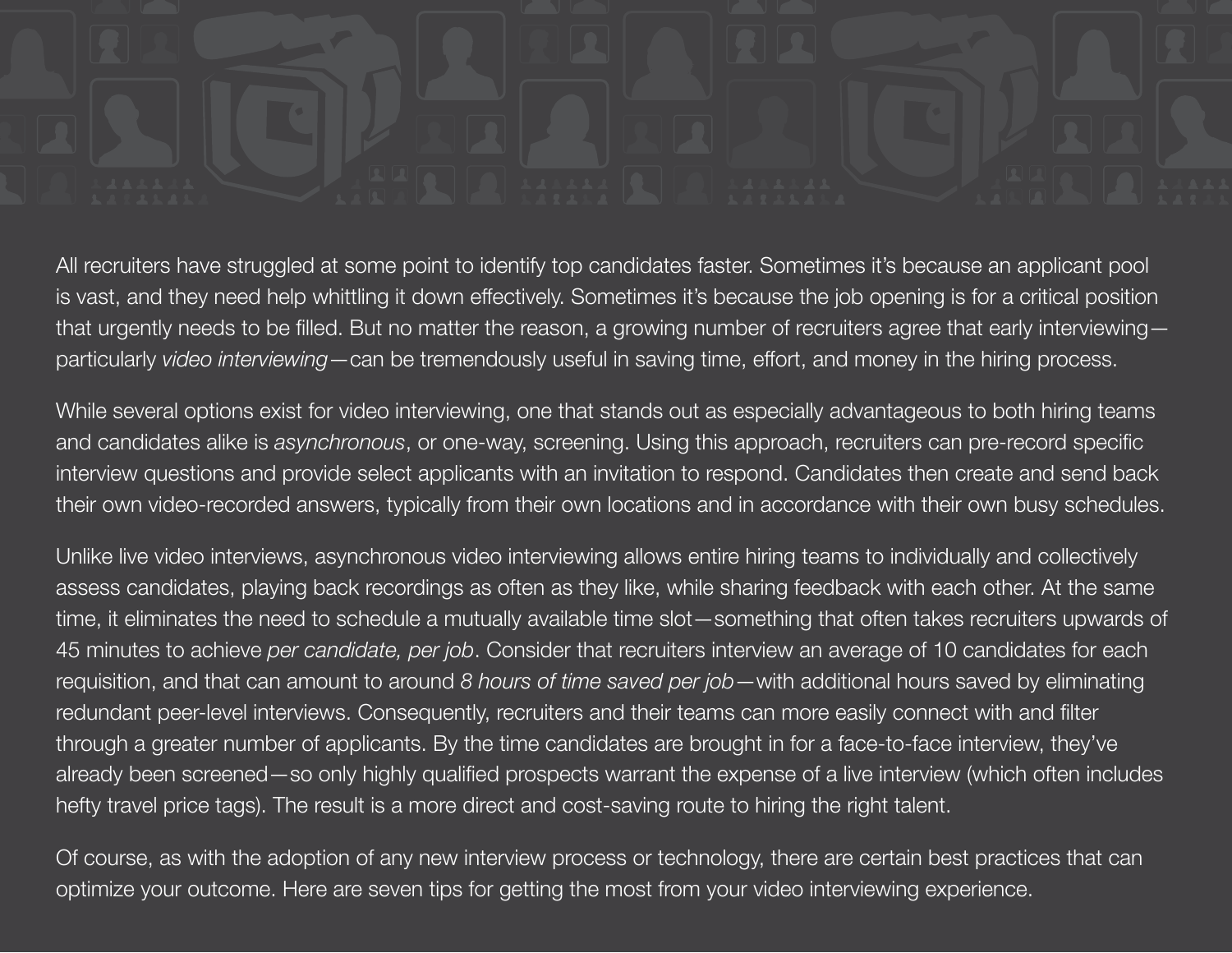Jobvite Video allows you to customize your interview's welcome page for each candidate... **1**

#### Be as welcoming and personalized as possible.

Granted, that might sound odd, given that pre-recorded video interviews are, by their very nature, impersonal. Recruiters are asking questions to a camera, while candidates are addressing faceless, absent judges. But if you can keep these things in mind when preparing your interview, you'll have a better chance of presenting your company as a warm and inviting environment. Look for ways to relax candidates who might not be comfortable in front of a webcam, so you can get a better idea of who they are and how they would fit within your corporate culture.

For example, Jobvite Video allows you to customize your interview's welcome page for each candidate, so you can turn a standard on-demand screening into a more branded and engaging experience. Likewise, tailor your video introduction with details specific to the job at hand, letting candidates know what to expect while reminding them that an invitation to a video interview means they have effectively gotten a foot in the door. This will engage applicants and encourage them to perform well.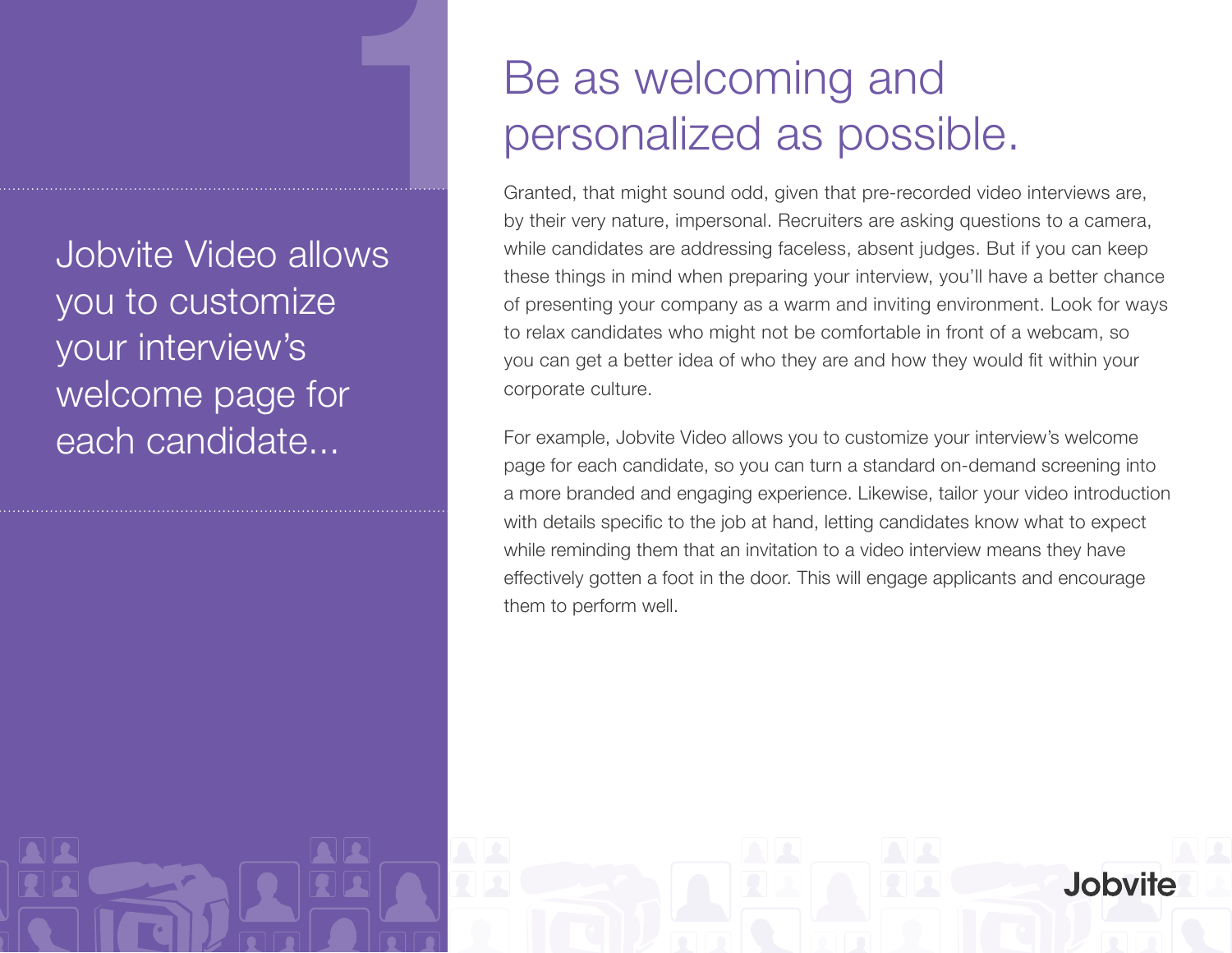Jobvite recommends allotting 30 seconds for candidate preparation upon hearing each interview question, with about two minutes allowed for responses... **2**

## Ask the right questions, with the right timing.

You know how to conduct an in-person interview or a phone screen. The video interviewing process is not terribly different, but it does have a few critical distinctions.

First, you'll want to stick to no more than five questions total—and you'll also want to limit the amount of time candidates are allowed to prepare and respond. Jobvite recommends allotting 30 seconds for candidate preparation upon hearing each interview question, with about two minutes allowed for responses. Second, remember that the one-way video interview process prevents candidates from seeing your face or hearing your voice as they respond, so they miss the typical involuntary cues that occur during normal conversation—such as a nodding head (indicating understanding) or a slight "mmm-hmm" (indicating agreement). Those cues can inadvertently direct the flow of an interview, so without them, you'll want to pay attention to the order in which your questions are asked. Consider making your initial questions less complex, so applicants have time to warm up. Then, as candidates become more accustomed to the practice, step up the question difficulty with inquiries about past accomplishments that directly tie into the job duties. And don't try to use the same set of questions for different jobs. Talk to key stakeholders and get input on what they are looking for specifically in a top performer, so you can get the most valuable feedback from candidates.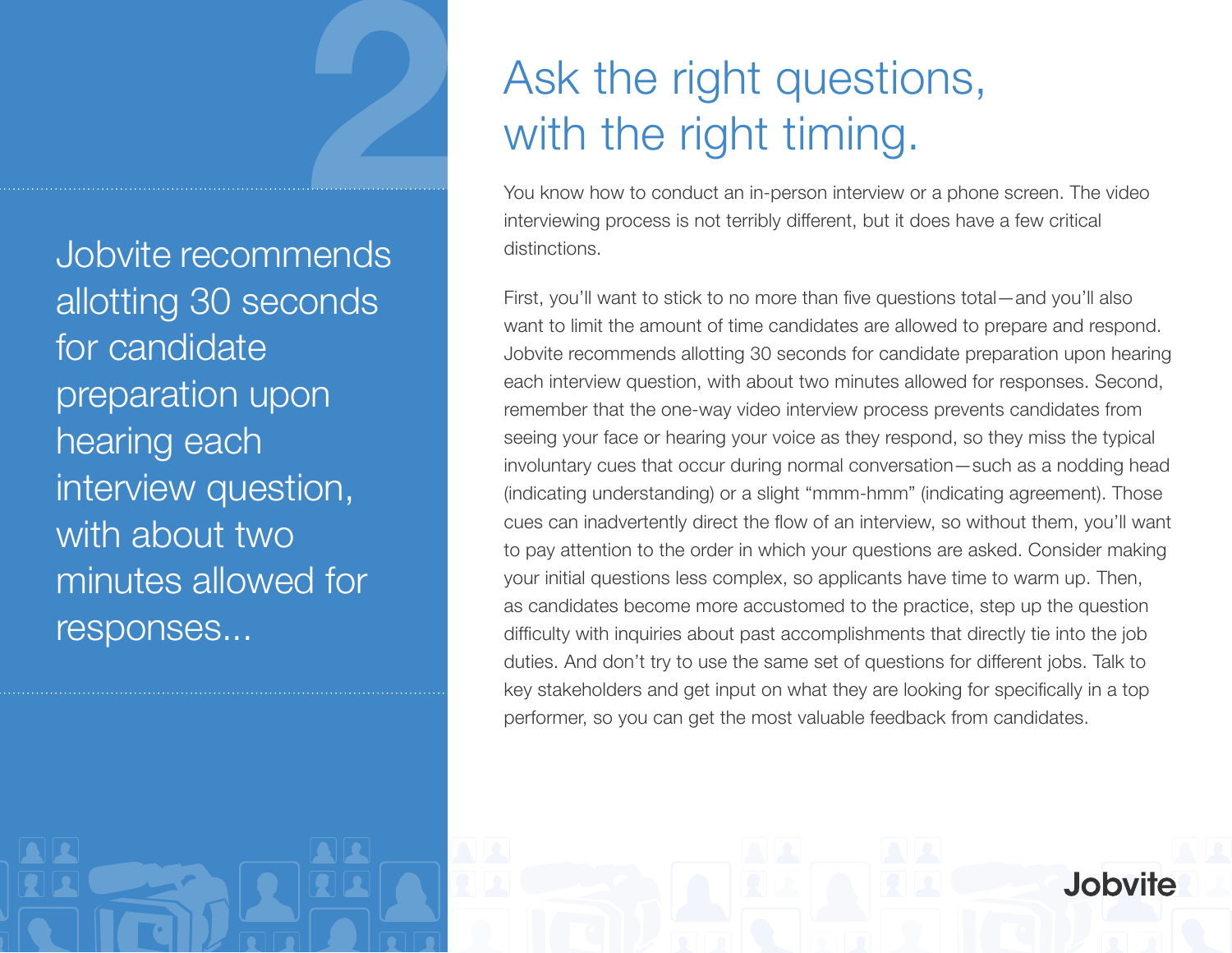Jobvite Video allows you to customize expiration dates to individual candidates... **3**

#### Plan ahead for expiration dates and re-takes.

A video interview invitation should be a big deal to an active jobseeker, but there will be times when-for whatever reason-candidates don't respond promptly. Be sure to set expiration dates and send reminders, so candidates understand they have a finite amount of time in which to submit their videos. Jobvite Video allows you to customize these expiration dates to individual candidates, so if an applicant has a known conflict or an opening is particularly urgent to fill, you can accommodate variable timeframes. In general, five business days should be plenty of time for a candidate to record and return his or her responses.

The question of re-takes is tricky. No one gets a do-over in a live interview. But because everyone is different on camera, Internet connections are dropped, and you truly want to see the best from each candidate, consider allowing applicants to have a second or third chance. Conventional wisdom, however, suggests that the only *valid* reason for allowing a re-take is a connectivity  $error$ -so keep that in mind.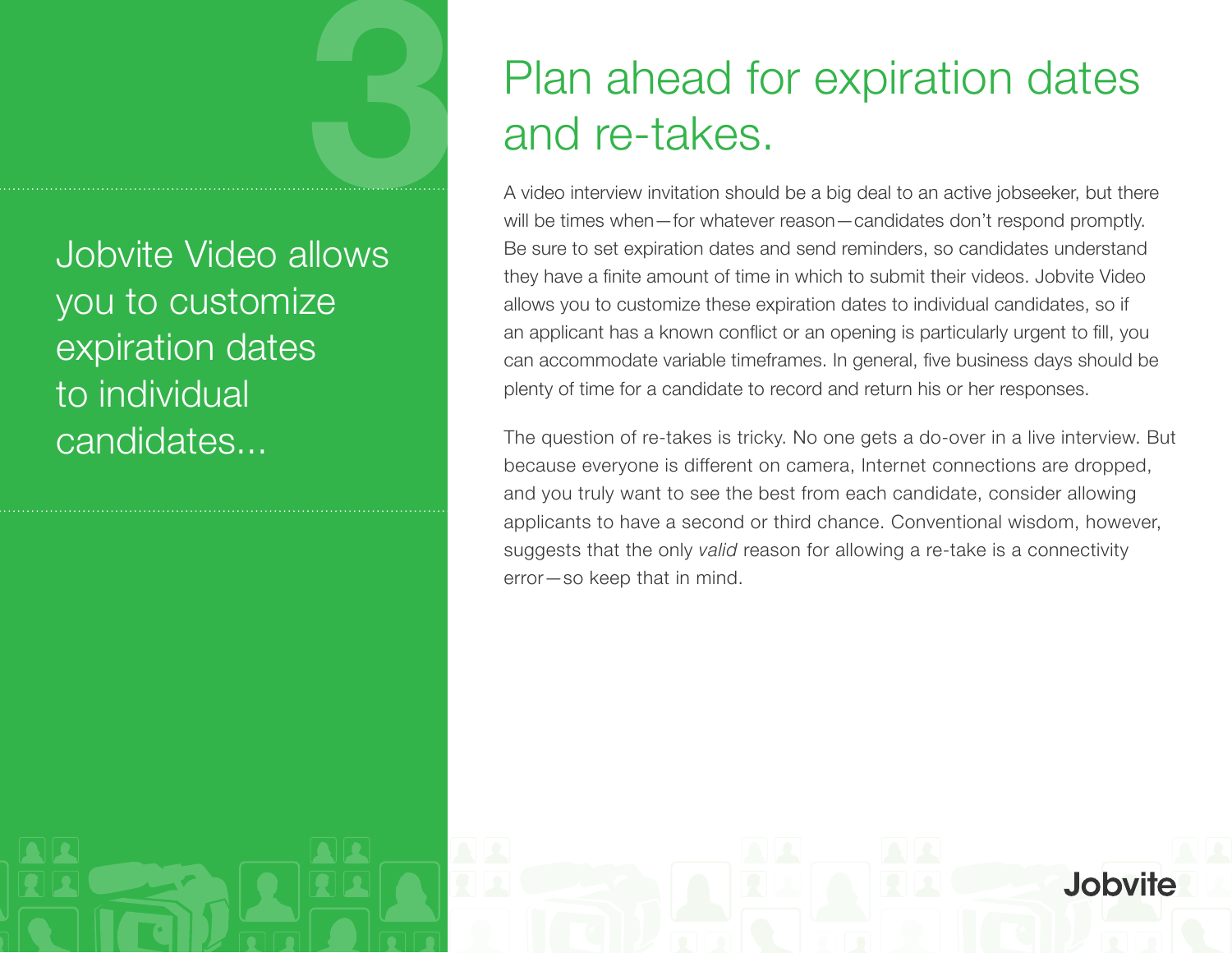Jobvite Video allows you to solicit video interview feedback from anyone in the company... **4**

#### Line up your evaluators in advance.

Go out and evangelize the benefits of your video interviewing process with all of your hiring managers. You need their active participation and cooperation in order to succeed. Make sure they know, however, that this is only a first-stage screening. They will certainly have opportunities down the road to conduct faceto-face interviews with the best candidates.

In addition to hiring managers, prepare everyone whose input will be valuable to the screening process. That might include peers or cross-departmental employees who have to interact daily with the new hire. Jobvite Video allows you to solicit video interview feedback from anyone in the company—not just the hiring team-so you can easily obtain and share input on every candidate.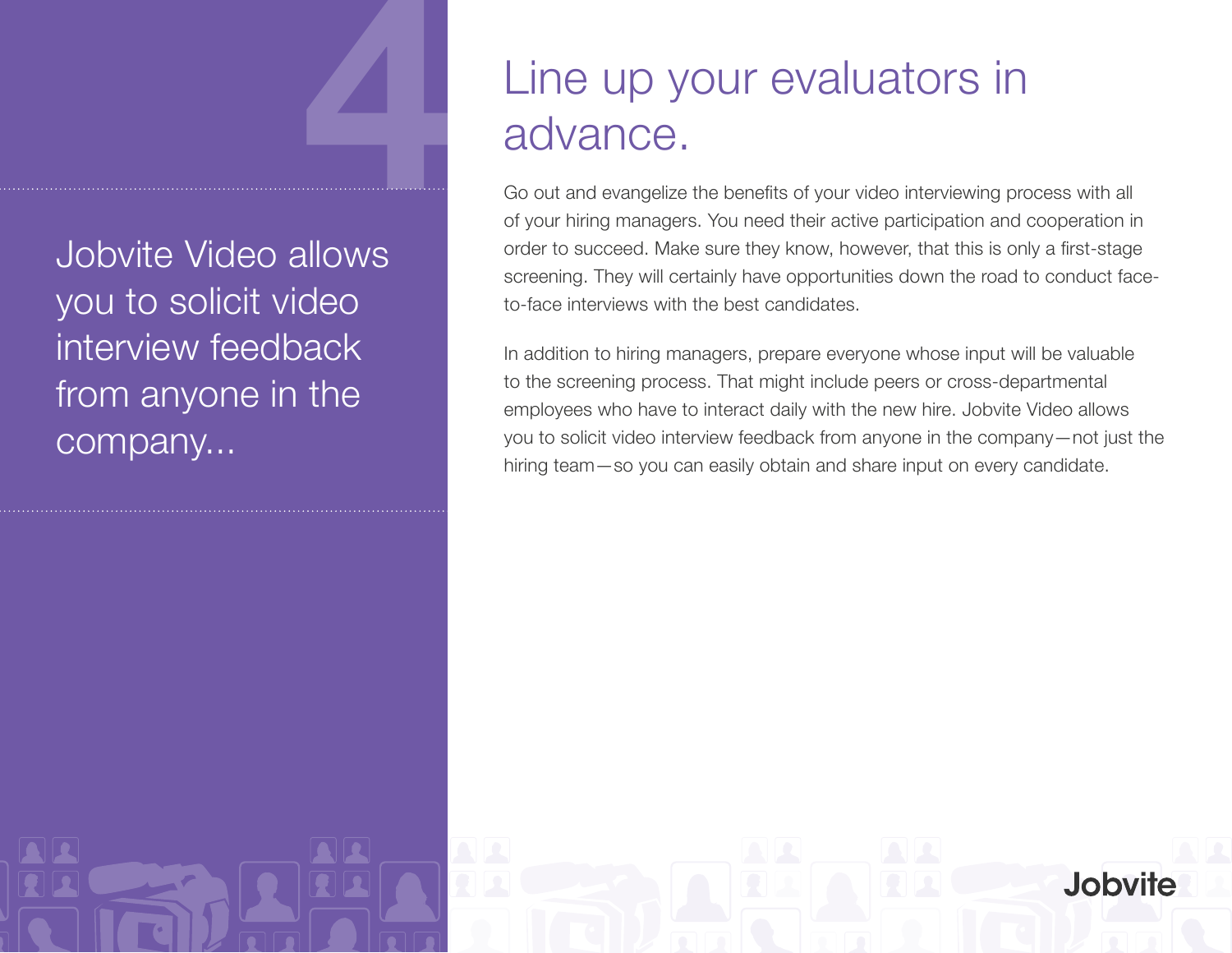...you can pause and replay Jobvite Video recordings as often as you like...

**5**

## Make your evaluation consistent, intelligent, and detailed.

Again, you're likely an experienced interviewer, as are many within your team. But video interviewing does require some additional care. Say, for example, you have six people evaluating a candidate's responses. In a live interview, each of these people would be speaking with and evaluating a candidate one after the other, and therefore having a relatively consistent experience. You'll want to mimic that process with video evaluations, requesting feedback from each person as promptly as possible after the responses are submitted. You can also ask hiring managers to work alongside you when evaluating an applicant, so you can accelerate the workflow and get collaborative feedback.

Video recordings also offer evaluators some distinct advantages when it comes to assessing candidates. For instance, you can pause and replay Jobvite Video recordings as often as you like  $-$  giving you the opportunity to pay close attention to the little things, such as eye contact, body language, and degree of confidence. You can also take the time to understand a candidate's ability to communicate effectively on-the-fly. In a recording, things like repetition, hesitation, and the use of filler words (such as "you know," "like," and "uh") become much more obvious than in regular conversation. Pay attention to your first impression of a candidate on video, and take copious notes.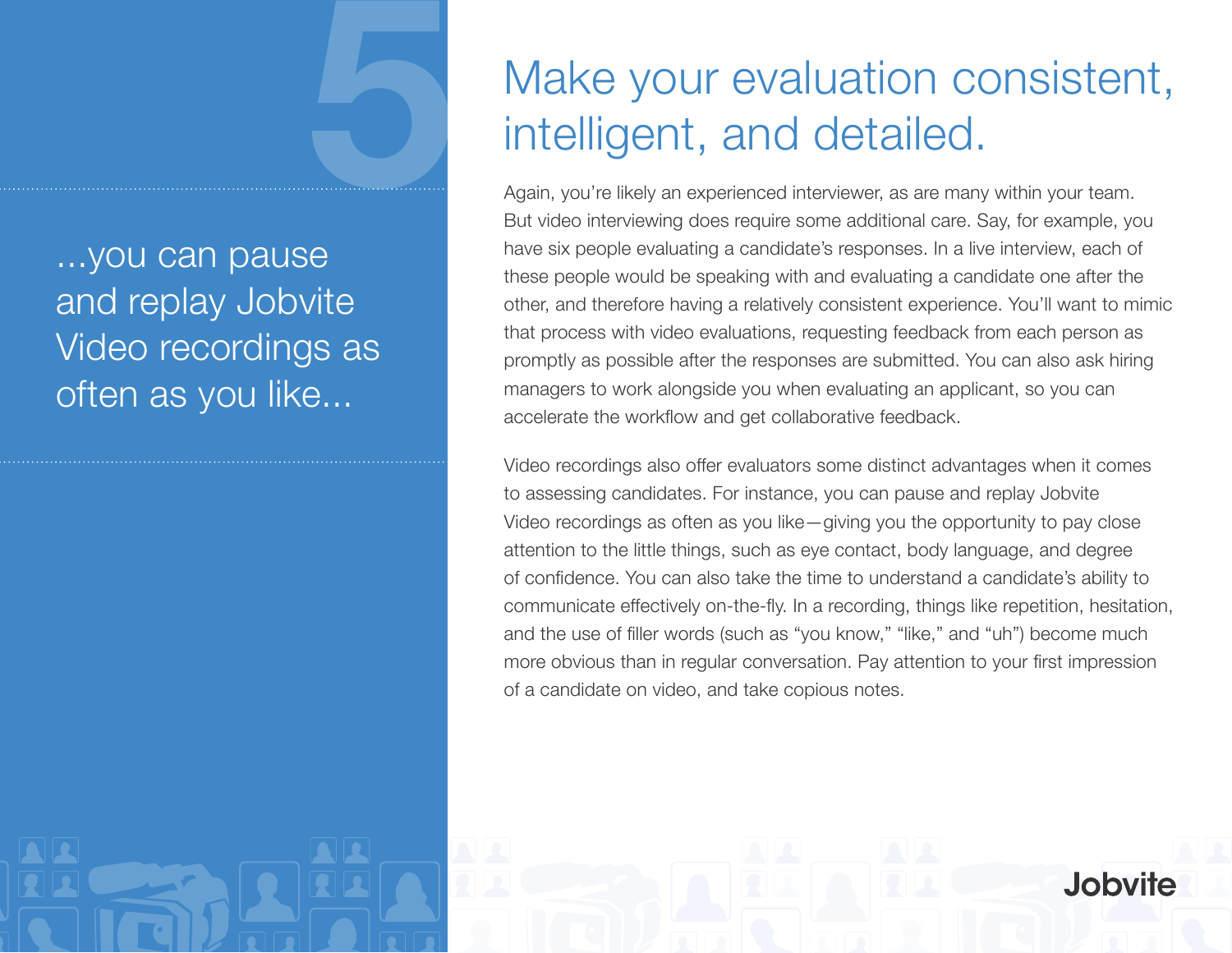...archiving your video interviews allows you to bolster your talent pool with additional long-term assets

**6**

## Archive your video interview recordings.

No, it's not for posterity. Archiving serves several valuable purposes. First, it helps you document your evaluation history, which is often required in some industries for compliance, or in case of an audit or lawsuit. Second, and perhaps more important, archiving your video interviews allows you to bolster your talent pool with additional long-term assets. While you might not opt to hire a candidate for one job opening, you could choose to revisit her at a later date for a different role. The more you can enrich your candidate database, the better your odds of keeping key positions filled.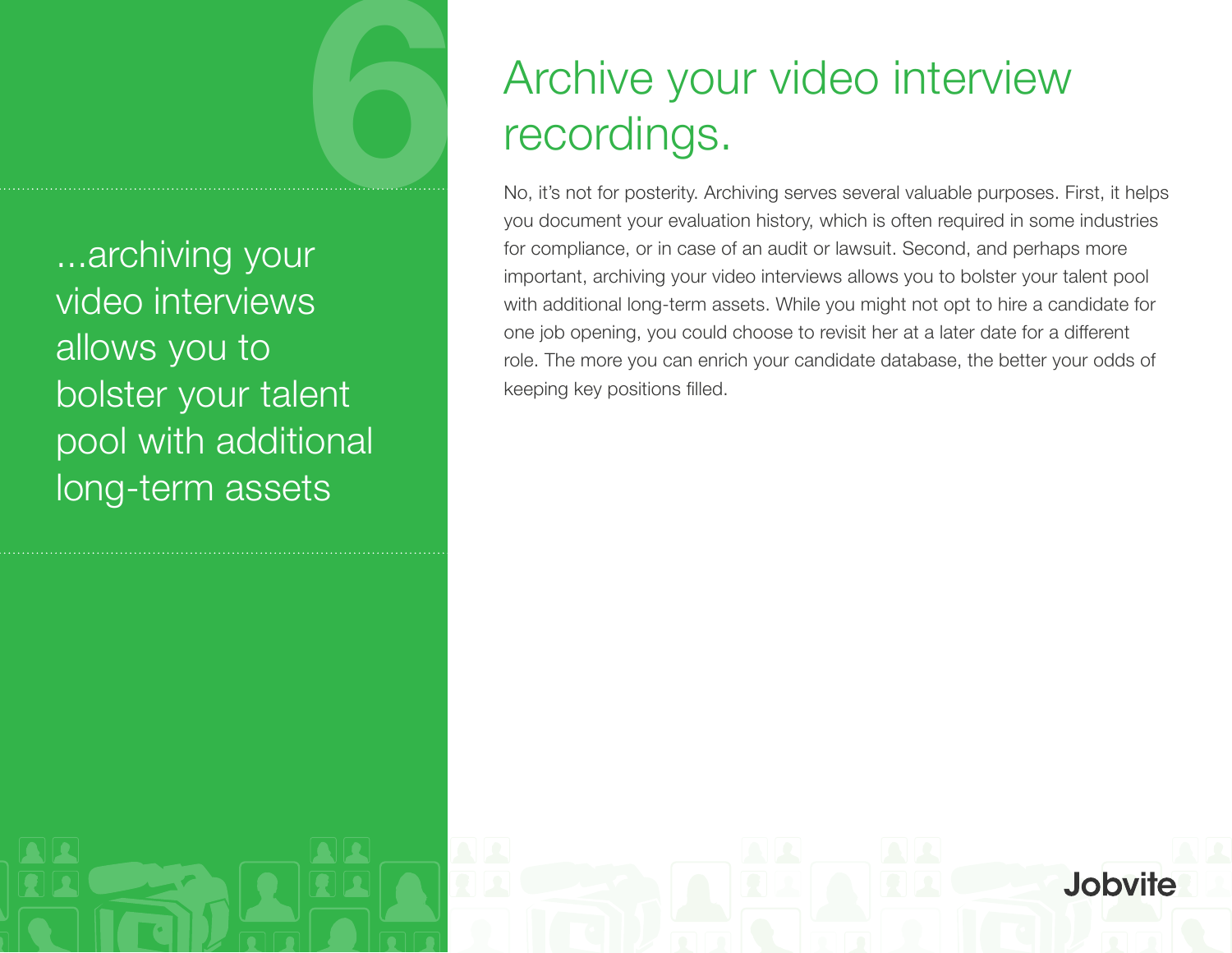...you are marketing to candidates just as much as they are working to impress you... **7**

#### Put your best self forward.

Not everyone was cut out to be on camera, so if you're not the right person to present the video interviewing questions, don't stress. Find the person who will best represent your company—because you are marketing to candidates just as much as they are working to impress you. Be sure to set up a practice time to run through the questions, slow your words down, and relax.

Also, before it's time to record, check your environment on camera. If you're using a webcam, try to get a wired (rather than WiFi) connection to avoid delays. Use lighting in front of the presenter, rather than behind, which can cause silhouetting. If you're filming in an office or conference room, be sure the desks or tables are uncluttered. Put the camera at eye level if possible, and have the presenter look into the lens (and not at the screen, which is tempting). For video purposes, avoid wearing clothing with busy patterns or stripes, as they tend to interfere with the playback quality. And of course, be sure you're in a quiet place. Background or street noise is awfully distracting and easy to pick up on digital recordings.